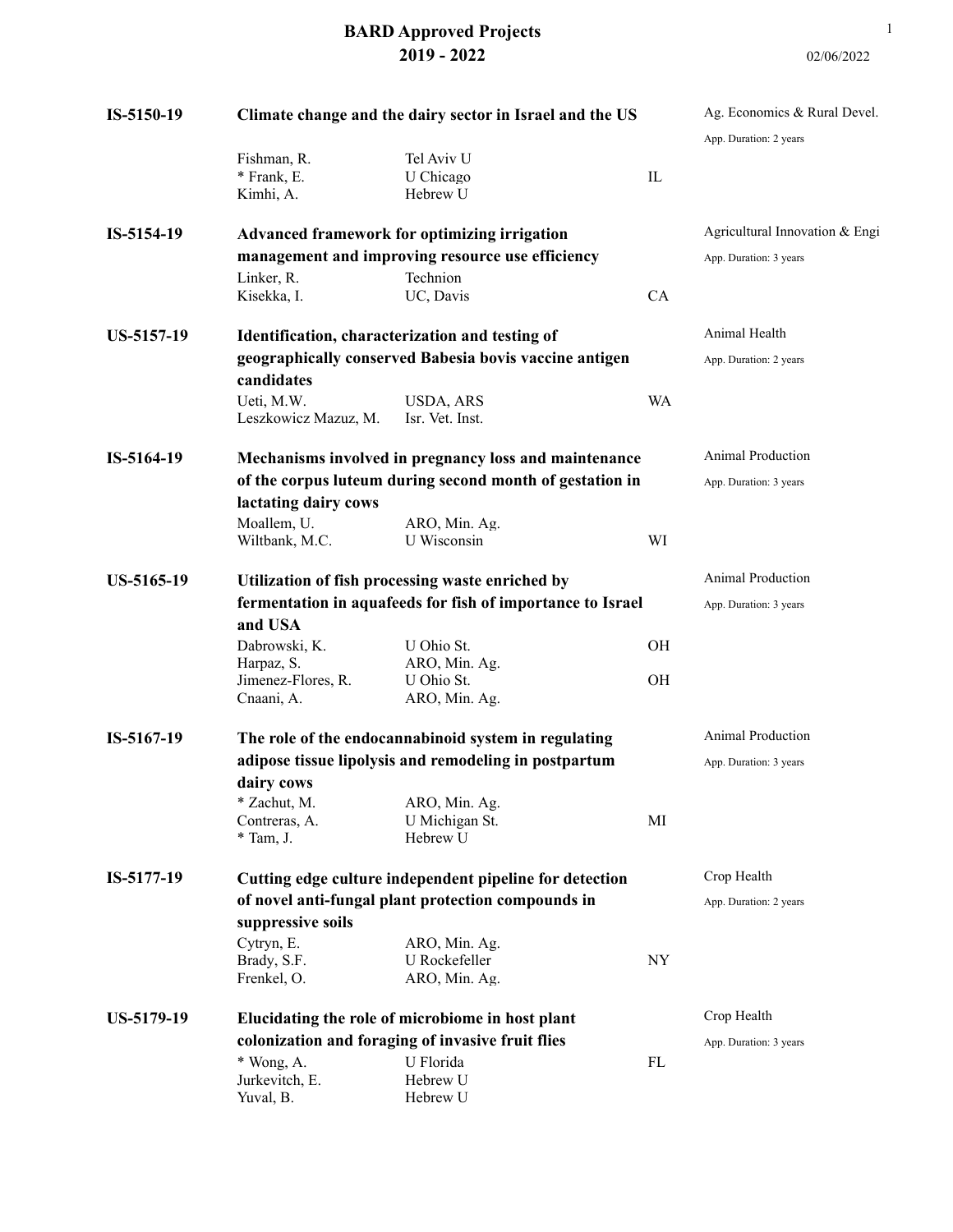| IS-5180-19                 |                                                           | Developing synthetic sex ratio distorters for the genetic<br>control of the Mediterranean fruit fly and the New World |           | Crop Health<br>App. Duration: 3 years |
|----------------------------|-----------------------------------------------------------|-----------------------------------------------------------------------------------------------------------------------|-----------|---------------------------------------|
|                            | screwworm                                                 |                                                                                                                       |           |                                       |
|                            | * Papathanos, P.<br>Scott, M.J.                           | Hebrew U<br><b>U</b> NC State                                                                                         | NC        |                                       |
| <b>US-5182-19R</b><br>5070 | dioxide narcosis in bumble bees                           | The impacts and underlying mechanisms of carbon                                                                       |           | Crop Health<br>App. Duration: 3 years |
|                            | * Amsalem, E.                                             | <b>U</b> Penn State                                                                                                   | <b>PA</b> |                                       |
|                            | * Levin, E.                                               | Tel Aviv U                                                                                                            |           |                                       |
|                            | * Schilder, R.                                            | <b>U</b> Penn State                                                                                                   | <b>PA</b> |                                       |
| IS-5183-19                 |                                                           | New formulation for biopesticides based on single cell                                                                |           | Crop Health                           |
|                            | encapsulation via pickering emulsions                     |                                                                                                                       |           | App. Duration: 3 years                |
|                            | * Mechrez, G.                                             | ARO, Min. Ag.                                                                                                         |           |                                       |
|                            | Shapiro-Ilan, D.                                          | <b>USDA, ARS</b>                                                                                                      | <b>GA</b> |                                       |
|                            | * Ment, D.                                                | ARO, Min. Ag.                                                                                                         |           |                                       |
|                            |                                                           |                                                                                                                       |           |                                       |
| IS-5188-19C<br>4744        |                                                           | Genetic dissection of yield components in wheat using                                                                 |           | Crop Production                       |
|                            | Pangenome and association study                           |                                                                                                                       |           | App. Duration: 3 years                |
|                            | Distelfeld, A.                                            | U Haifa                                                                                                               |           |                                       |
|                            | Friebe, B.                                                | Kansas State U<br>Tel Aviv U                                                                                          | <b>KS</b> |                                       |
|                            | Sela, H.<br>Poland, J.                                    | Kansas State U                                                                                                        | <b>KS</b> |                                       |
|                            |                                                           |                                                                                                                       |           |                                       |
| <b>US-5191-19C</b>         | Validation of candidate genes for a QTL responsible for   |                                                                                                                       |           | Crop Production                       |
| 4916                       |                                                           | water stress tolerance and their diversity in wheat                                                                   |           | App. Duration: 3 years                |
|                            | Dubcovsky, J.                                             | UC, Davis                                                                                                             | CA        |                                       |
|                            | Fahima, T.                                                | U Haifa                                                                                                               |           |                                       |
| IS-5195-19R                |                                                           | Developing new rooting enhancers and strategies for root                                                              |           | Crop Production                       |
| 5104                       | regeneration from cuttings of pecan (Carya Illinoinensis) |                                                                                                                       |           | App. Duration: 3 years                |
|                            | mature root-stocks                                        |                                                                                                                       |           |                                       |
|                            | Sadot, E.                                                 | ARO, Min. Ag.                                                                                                         |           |                                       |
|                            | Staiger, C.J.                                             | U Purdue                                                                                                              | IN        |                                       |
|                            | * Weinstain, R.                                           | Tel Aviv U                                                                                                            |           |                                       |
|                            | Blancaflor, E.B.                                          | Noble Research Institute, LLC                                                                                         | OK        |                                       |
|                            | Rohla, C.                                                 | Noble Research Institute, LLC                                                                                         | OK        |                                       |
| IS-5196-19                 |                                                           | Genetic and physiological dissection of novel grain                                                                   |           | Crop Production                       |
|                            |                                                           | protein content QTLs from wild emmer wheat for                                                                        |           | App. Duration: 3 years                |
|                            | nutritional improvement of wheat grains                   |                                                                                                                       |           |                                       |
|                            | Krugman, T.                                               | U Haifa                                                                                                               |           |                                       |
|                            | Beckles, D.M.                                             | UC, Davis                                                                                                             | CA        |                                       |
|                            | Bloom, A.J.                                               | UC, Davis                                                                                                             | CA        |                                       |
|                            |                                                           |                                                                                                                       |           | Crop Production                       |
| <b>US-5202-19</b>          | Elucidating and manipulating the                          |                                                                                                                       |           |                                       |
|                            |                                                           | <b>CLAVATA-WUSCHEL circuit in cotton to understand</b>                                                                |           | App. Duration: 3 years                |
|                            |                                                           | meristem homeostasis in relation to fruit size and shape                                                              |           |                                       |
|                            | Ayre, B.G.                                                | U N. Texas                                                                                                            | TX        |                                       |
|                            | Eshed-Williams, L.<br>Van der Knaap, E.                   | Hebrew U<br>U Georgia                                                                                                 | GA        |                                       |
|                            |                                                           |                                                                                                                       |           |                                       |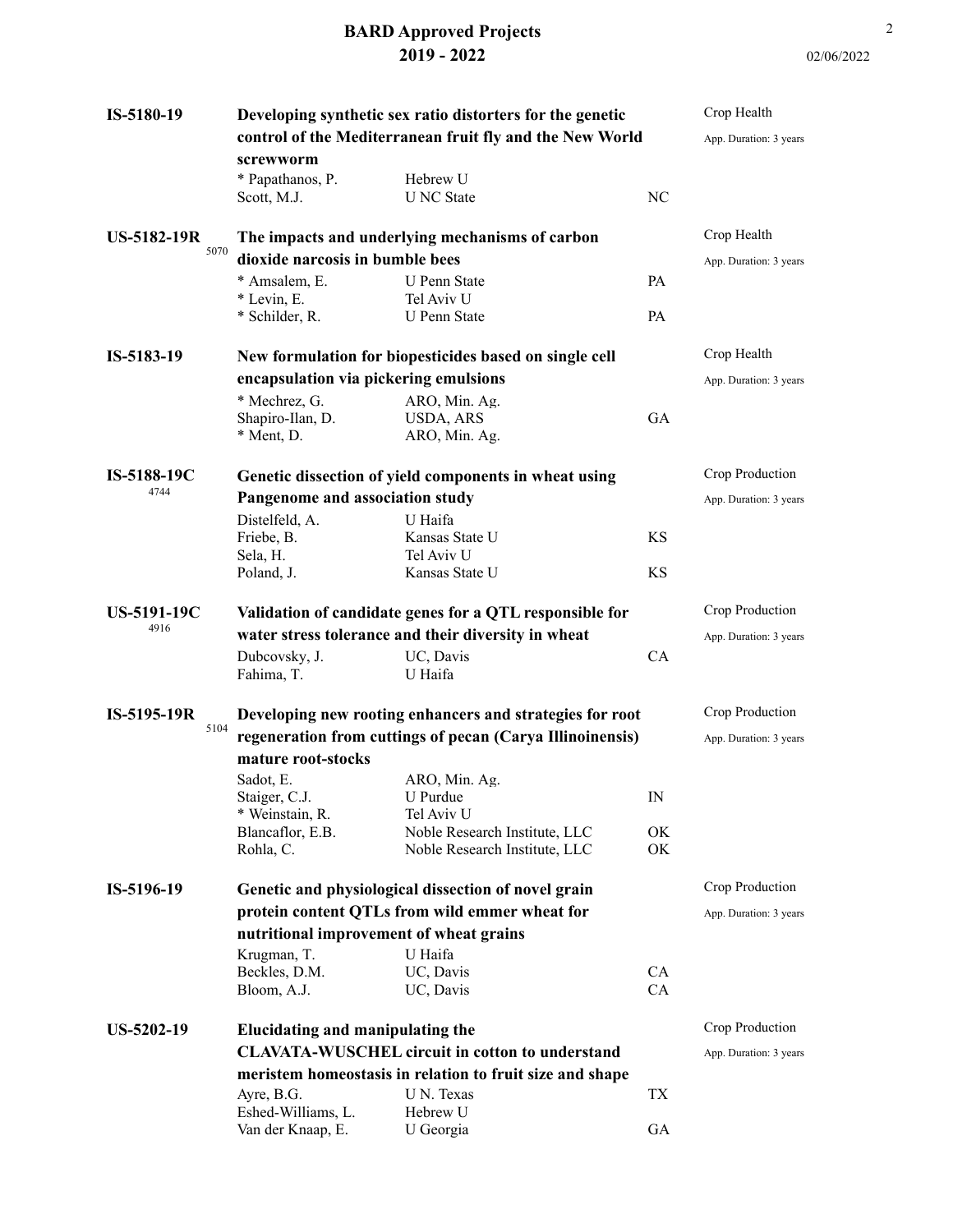|                    |                                                                                                                                                                                                                                        |                                                                                                                                                                                                                                                                                                                                                                                     | Crop Production                                                                                                                                                                                                                                                                                                                                                                                                                                                                                                               |
|--------------------|----------------------------------------------------------------------------------------------------------------------------------------------------------------------------------------------------------------------------------------|-------------------------------------------------------------------------------------------------------------------------------------------------------------------------------------------------------------------------------------------------------------------------------------------------------------------------------------------------------------------------------------|-------------------------------------------------------------------------------------------------------------------------------------------------------------------------------------------------------------------------------------------------------------------------------------------------------------------------------------------------------------------------------------------------------------------------------------------------------------------------------------------------------------------------------|
|                    |                                                                                                                                                                                                                                        |                                                                                                                                                                                                                                                                                                                                                                                     | App. Duration: 3 years                                                                                                                                                                                                                                                                                                                                                                                                                                                                                                        |
| algal chloroplasts |                                                                                                                                                                                                                                        |                                                                                                                                                                                                                                                                                                                                                                                     |                                                                                                                                                                                                                                                                                                                                                                                                                                                                                                                               |
| Yacoby, I.         | Tel Aviv U                                                                                                                                                                                                                             |                                                                                                                                                                                                                                                                                                                                                                                     |                                                                                                                                                                                                                                                                                                                                                                                                                                                                                                                               |
| Barkan, A.         | U Oregon                                                                                                                                                                                                                               | <b>OR</b>                                                                                                                                                                                                                                                                                                                                                                           |                                                                                                                                                                                                                                                                                                                                                                                                                                                                                                                               |
|                    |                                                                                                                                                                                                                                        |                                                                                                                                                                                                                                                                                                                                                                                     | Environ/Water/Ren. Res.                                                                                                                                                                                                                                                                                                                                                                                                                                                                                                       |
|                    |                                                                                                                                                                                                                                        |                                                                                                                                                                                                                                                                                                                                                                                     | App. Duration: 3 years                                                                                                                                                                                                                                                                                                                                                                                                                                                                                                        |
| Bernstein, R.      | Ben Gurion U                                                                                                                                                                                                                           |                                                                                                                                                                                                                                                                                                                                                                                     |                                                                                                                                                                                                                                                                                                                                                                                                                                                                                                                               |
| * Shihong, L.      | U Vanderbilt                                                                                                                                                                                                                           | TN                                                                                                                                                                                                                                                                                                                                                                                  |                                                                                                                                                                                                                                                                                                                                                                                                                                                                                                                               |
|                    |                                                                                                                                                                                                                                        |                                                                                                                                                                                                                                                                                                                                                                                     |                                                                                                                                                                                                                                                                                                                                                                                                                                                                                                                               |
|                    |                                                                                                                                                                                                                                        |                                                                                                                                                                                                                                                                                                                                                                                     | Environ/Water/Ren. Res.                                                                                                                                                                                                                                                                                                                                                                                                                                                                                                       |
|                    |                                                                                                                                                                                                                                        |                                                                                                                                                                                                                                                                                                                                                                                     | App. Duration: 3 years                                                                                                                                                                                                                                                                                                                                                                                                                                                                                                        |
| * Schwartz, N.     | Hebrew U                                                                                                                                                                                                                               |                                                                                                                                                                                                                                                                                                                                                                                     |                                                                                                                                                                                                                                                                                                                                                                                                                                                                                                                               |
|                    |                                                                                                                                                                                                                                        | <b>WA</b>                                                                                                                                                                                                                                                                                                                                                                           |                                                                                                                                                                                                                                                                                                                                                                                                                                                                                                                               |
|                    |                                                                                                                                                                                                                                        |                                                                                                                                                                                                                                                                                                                                                                                     | Environ/Water/Ren. Res.                                                                                                                                                                                                                                                                                                                                                                                                                                                                                                       |
|                    |                                                                                                                                                                                                                                        |                                                                                                                                                                                                                                                                                                                                                                                     | App. Duration: 3 years                                                                                                                                                                                                                                                                                                                                                                                                                                                                                                        |
| Ben-Gal, A.        | ARO, Min. Ag.                                                                                                                                                                                                                          |                                                                                                                                                                                                                                                                                                                                                                                     |                                                                                                                                                                                                                                                                                                                                                                                                                                                                                                                               |
| O'Shaughnessy, S.  | USDA, ARS                                                                                                                                                                                                                              | <b>TX</b>                                                                                                                                                                                                                                                                                                                                                                           |                                                                                                                                                                                                                                                                                                                                                                                                                                                                                                                               |
|                    |                                                                                                                                                                                                                                        |                                                                                                                                                                                                                                                                                                                                                                                     |                                                                                                                                                                                                                                                                                                                                                                                                                                                                                                                               |
|                    |                                                                                                                                                                                                                                        |                                                                                                                                                                                                                                                                                                                                                                                     |                                                                                                                                                                                                                                                                                                                                                                                                                                                                                                                               |
|                    |                                                                                                                                                                                                                                        |                                                                                                                                                                                                                                                                                                                                                                                     |                                                                                                                                                                                                                                                                                                                                                                                                                                                                                                                               |
|                    |                                                                                                                                                                                                                                        |                                                                                                                                                                                                                                                                                                                                                                                     |                                                                                                                                                                                                                                                                                                                                                                                                                                                                                                                               |
|                    |                                                                                                                                                                                                                                        |                                                                                                                                                                                                                                                                                                                                                                                     |                                                                                                                                                                                                                                                                                                                                                                                                                                                                                                                               |
|                    |                                                                                                                                                                                                                                        |                                                                                                                                                                                                                                                                                                                                                                                     |                                                                                                                                                                                                                                                                                                                                                                                                                                                                                                                               |
|                    |                                                                                                                                                                                                                                        |                                                                                                                                                                                                                                                                                                                                                                                     |                                                                                                                                                                                                                                                                                                                                                                                                                                                                                                                               |
| Jensen, R.R.       | U Brigham Young                                                                                                                                                                                                                        | UT                                                                                                                                                                                                                                                                                                                                                                                  |                                                                                                                                                                                                                                                                                                                                                                                                                                                                                                                               |
|                    |                                                                                                                                                                                                                                        |                                                                                                                                                                                                                                                                                                                                                                                     | Environ/Water/Ren. Res.                                                                                                                                                                                                                                                                                                                                                                                                                                                                                                       |
|                    |                                                                                                                                                                                                                                        |                                                                                                                                                                                                                                                                                                                                                                                     | App. Duration: 3 years                                                                                                                                                                                                                                                                                                                                                                                                                                                                                                        |
|                    |                                                                                                                                                                                                                                        |                                                                                                                                                                                                                                                                                                                                                                                     |                                                                                                                                                                                                                                                                                                                                                                                                                                                                                                                               |
|                    | U Colorado St.                                                                                                                                                                                                                         | CO                                                                                                                                                                                                                                                                                                                                                                                  |                                                                                                                                                                                                                                                                                                                                                                                                                                                                                                                               |
|                    | MIGAL R&D                                                                                                                                                                                                                              |                                                                                                                                                                                                                                                                                                                                                                                     |                                                                                                                                                                                                                                                                                                                                                                                                                                                                                                                               |
| Liran, O.          | MIGAL R&D                                                                                                                                                                                                                              |                                                                                                                                                                                                                                                                                                                                                                                     |                                                                                                                                                                                                                                                                                                                                                                                                                                                                                                                               |
| Reichman, O.       | MIGAL R&D                                                                                                                                                                                                                              |                                                                                                                                                                                                                                                                                                                                                                                     |                                                                                                                                                                                                                                                                                                                                                                                                                                                                                                                               |
| Khosla, R.         | Kansas State U                                                                                                                                                                                                                         | <b>KS</b>                                                                                                                                                                                                                                                                                                                                                                           |                                                                                                                                                                                                                                                                                                                                                                                                                                                                                                                               |
|                    |                                                                                                                                                                                                                                        | CO                                                                                                                                                                                                                                                                                                                                                                                  |                                                                                                                                                                                                                                                                                                                                                                                                                                                                                                                               |
|                    |                                                                                                                                                                                                                                        |                                                                                                                                                                                                                                                                                                                                                                                     | Food Product                                                                                                                                                                                                                                                                                                                                                                                                                                                                                                                  |
|                    |                                                                                                                                                                                                                                        |                                                                                                                                                                                                                                                                                                                                                                                     | App. Duration: 3 years                                                                                                                                                                                                                                                                                                                                                                                                                                                                                                        |
| in irrigation      |                                                                                                                                                                                                                                        |                                                                                                                                                                                                                                                                                                                                                                                     |                                                                                                                                                                                                                                                                                                                                                                                                                                                                                                                               |
| Betancourt, W.Q.   | U Arizona                                                                                                                                                                                                                              | AZ                                                                                                                                                                                                                                                                                                                                                                                  |                                                                                                                                                                                                                                                                                                                                                                                                                                                                                                                               |
| BarOr, I.          | Sheba - Tel Hashomer                                                                                                                                                                                                                   |                                                                                                                                                                                                                                                                                                                                                                                     |                                                                                                                                                                                                                                                                                                                                                                                                                                                                                                                               |
| * Zuckerman, N.S.  | Sheba - Tel Hashomer                                                                                                                                                                                                                   |                                                                                                                                                                                                                                                                                                                                                                                     |                                                                                                                                                                                                                                                                                                                                                                                                                                                                                                                               |
|                    |                                                                                                                                                                                                                                        |                                                                                                                                                                                                                                                                                                                                                                                     |                                                                                                                                                                                                                                                                                                                                                                                                                                                                                                                               |
|                    | $*$ Nir, O.<br>5128<br>Neumann, R.B.<br>Cohen, Y.<br>Colaizzi, P.<br>* Moorhead, J.E.<br>Yasuor, H.<br>Hansen, N.<br>Hopkins, B.<br>Heaton, M.<br>Kerry, R.<br>Litaor, M.<br>Ippolito, J.<br>Shir, O.<br>Whitley, D.L.<br>Bright, K.R. | high-quality irrigation water and nutrients<br>Ben Gurion U<br>Improving plant nutrient-uptake models<br>U Washington<br>variability and managing precision irrigation<br>ARO, Min. Ag.<br>USDA, ARS<br>USDA, ARS<br>ARO, Min. Ag.<br>U Brigham Young<br>U Brigham Young<br>U Brigham Young<br>U Brigham Young<br>fertilizer management<br>MIGAL R&D<br>U Colorado St.<br>U Arizona | A general platform for designing synthetic operons for<br>production of biofuels and other foreign pathways in<br>Integrated wastewater treatment process for recovering<br>Root exudates and rhizosphere nutrient transport:<br>Spatiotemporal decision support systems for recognizing<br><b>TX</b><br><b>TX</b><br>UT<br>UT<br>UT<br>UT<br>Integrated solution systems development for precision<br>Application of metagenomic approaches to examine the<br>virome in recycled waters for safe and sustainable reuse<br>AZ |

3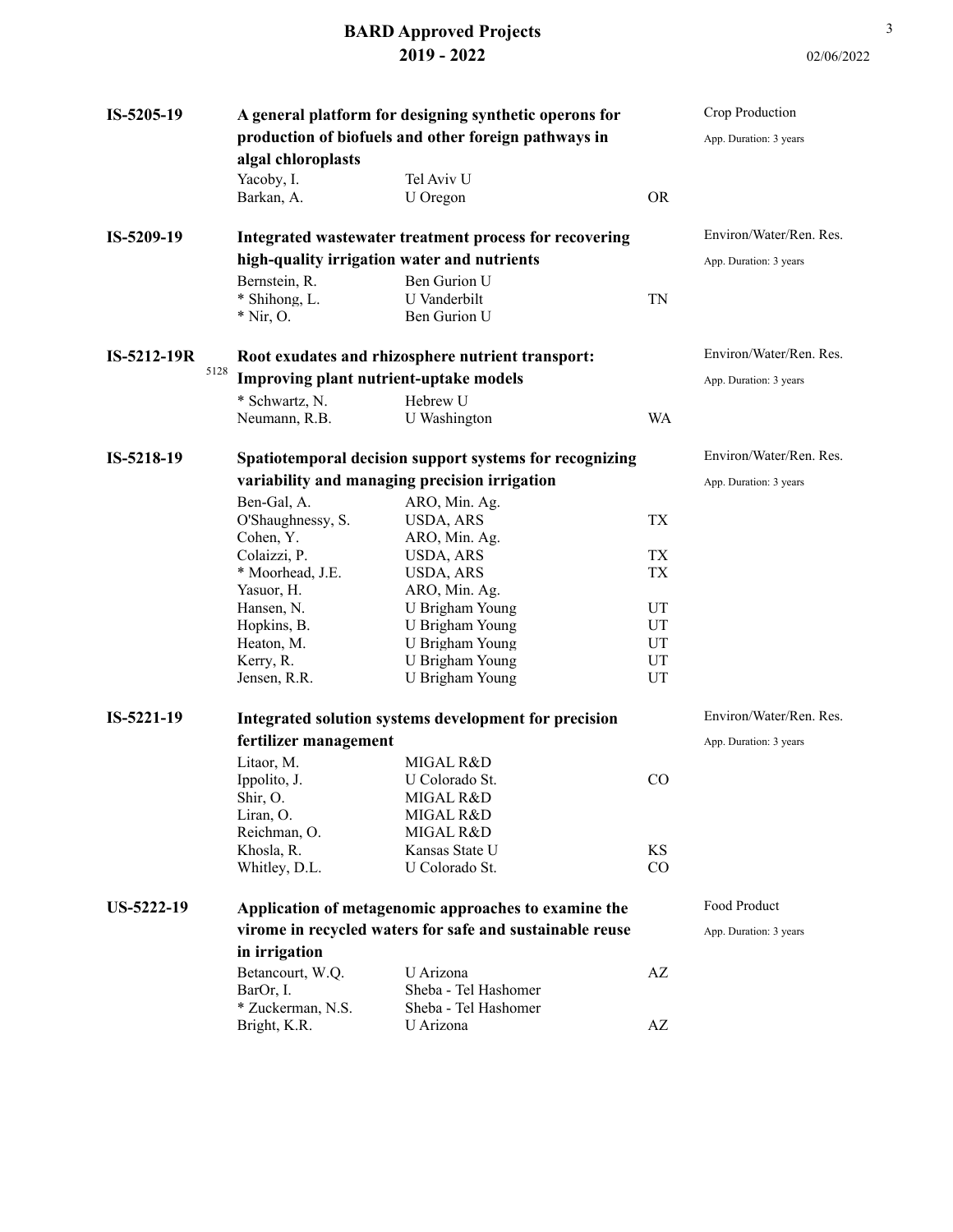| IS-5223-19C                         |                                                                   | Enhancement of tomato flavor by upregulating the                      |    | Food Product                   |
|-------------------------------------|-------------------------------------------------------------------|-----------------------------------------------------------------------|----|--------------------------------|
| 4125                                |                                                                   | mono- and sesquiterpene biosynthetic pathways using                   |    | App. Duration: 3 years         |
|                                     | genes from wild tomato relatives                                  |                                                                       |    |                                |
|                                     | Lewinsohn, E.<br>Dudareva, N.<br>Sitrit, Y.<br>Schaffer, A.       | ARO, Min. Ag.<br>U Purdue<br>Ben Gurion U<br>ARO, Min. Ag.            | IN |                                |
| <b>US-5231-20CR</b><br>5152<br>4986 |                                                                   | Sustainable agriculture: The case of macroalgal-based                 |    | Ag. Economics & Rural Devel.   |
|                                     | circular economy                                                  |                                                                       |    | App. Duration: 3 years         |
|                                     | Zilberman, D.<br>Palatnik, R.<br>* Golberg, A.                    | UC, Berkeley<br>Yezreel Valley College<br>Tel Aviv U                  | CA |                                |
| <b>US-5236-20</b>                   |                                                                   | Open field agrivoltaics with an innovative spectral beam              |    | Agricultural Innovation & Engi |
|                                     | splitting solar collector                                         |                                                                       |    | App. Duration: 3 years         |
|                                     | * Hernandez, R.<br>* Vitoshkin, H.<br>Kribus, A.<br>Mittelman, G. | <b>U</b> NC State<br>ARO, Min. Ag.<br>Tel Aviv U<br>ARO, Min. Ag.     | NC |                                |
| $IS-5241-20$                        |                                                                   | Beta-glucans as growth promoters and antibiotic                       |    | Animal Health                  |
|                                     | alternatives in poultry                                           |                                                                       |    | App. Duration: 3 years         |
|                                     | Schwartz, B.                                                      | Hebrew U                                                              |    |                                |
|                                     | Vetvicka, V.                                                      | U Louisville                                                          | KY |                                |
|                                     | Rozenboim, I.                                                     | Hebrew U                                                              |    |                                |
| IS-5242-20                          |                                                                   | Development of Salmonella sensing-based antibacterials                |    | Animal Health                  |
|                                     | for use in poultry                                                |                                                                       |    | App. Duration: 3 years         |
|                                     | * Mills, E.<br>* Petersen, E.M.                                   | Hebrew U<br><b>U</b> E Tenn State                                     | TN |                                |
| IS-5248-20                          |                                                                   | <b>EGF/EGFR</b> signaling in the southern flounder male               |    | <b>Animal Production</b>       |
|                                     |                                                                   | reproductive system and its role in regulating sperm                  |    | App. Duration: 3 years         |
|                                     | motility and fertility                                            |                                                                       |    |                                |
|                                     | * Aizen, Y.                                                       | Ruppin Academic Center                                                |    |                                |
|                                     | Thomas, P.                                                        | U Texas at Austin                                                     | TX |                                |
| IS-5255-20                          |                                                                   | Benefits of Moringa oleifera, an antioxidant rich feed, on            |    | <b>Animal Production</b>       |
|                                     |                                                                   | improving ruminants production efficiency and product                 |    | App. Duration: 3 years         |
|                                     | quality                                                           |                                                                       |    |                                |
|                                     | Cohen-Zinder, M.                                                  | ARO, Min. Ag.                                                         |    |                                |
|                                     | Raskin, I.                                                        | U Rutgers                                                             | NJ |                                |
|                                     | Shabtay, A.                                                       | ARO, Min. Ag.                                                         |    |                                |
| IS-5257-20CF<br>4899                |                                                                   | Feasibility Study: Using in vitro embryo production and               |    | <b>Animal Production</b>       |
|                                     |                                                                   | gene editing to study embryology in sheep                             |    | App. Duration: 1 year          |
|                                     | Gershon, E.<br>Ealy, A.                                           | ARO, Min. Ag.<br>Virginia Tech                                        | VA |                                |
|                                     |                                                                   |                                                                       |    | Crop Health                    |
| IS-5261-20C<br>4937                 |                                                                   | The role of Botrytis necrosis-inducing proteins as plant              |    |                                |
|                                     | Sharon, A.                                                        | immunogens, and their potential use in plant protection<br>Tel Aviv U |    | App. Duration: 3 years         |
|                                     | Mengiste, T.D.                                                    | U Purdue                                                              | IN |                                |

02/06/2022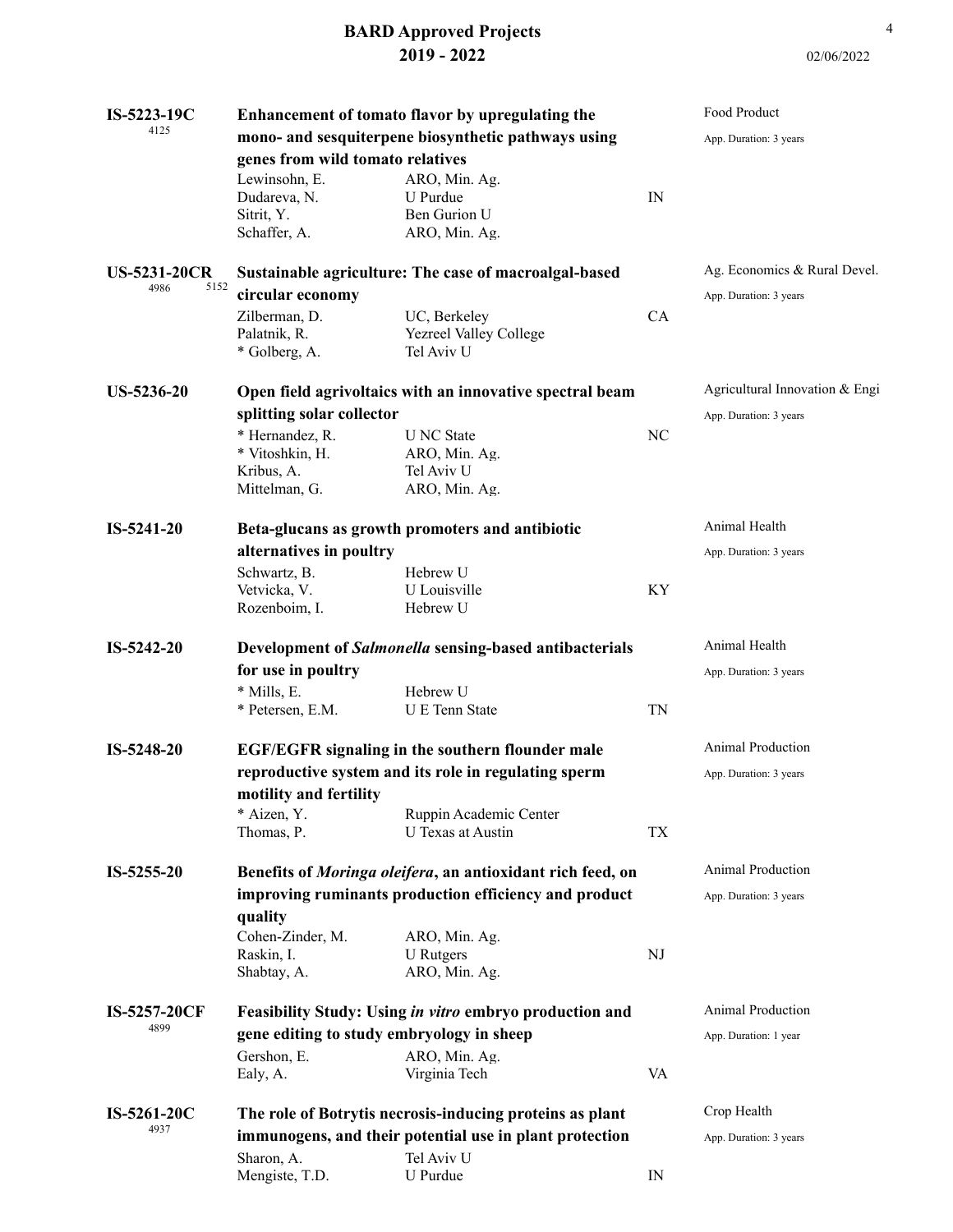| <b>US-5264-20</b>  |                                                           | Elucidating how durable disease resistance curtails     |                          | Crop Health            |
|--------------------|-----------------------------------------------------------|---------------------------------------------------------|--------------------------|------------------------|
|                    | fungal infection in maize using deep-learning facilitated |                                                         |                          | App. Duration: 3 years |
|                    | microscopy                                                |                                                         |                          |                        |
|                    | Caplan, J.                                                | U Delaware                                              | DE                       |                        |
|                    | Horwitz, B.                                               | Technion                                                |                          |                        |
|                    | Wisser, R.J.                                              | U Delaware                                              | DE                       |                        |
| <b>US-5265-20</b>  |                                                           | Gene discovery to enhance potato resistance to Colorado |                          | Crop Health            |
|                    | potato beetle                                             |                                                         |                          | App. Duration: 3 years |
|                    | Jander, G.                                                | <b>Boyce Thompson</b>                                   | NY                       |                        |
|                    | Aharoni, A.                                               | Weizmann Inst.                                          |                          |                        |
| <b>IS-5270-20R</b> |                                                           | Targeting the structural Glycoprotein N (Gn) of Tomato  |                          | Crop Health            |
| 5176               |                                                           | Spotted Wilt Virus (TSWV) to inhibit virus acquisition  |                          | App. Duration: 3 years |
|                    | by thrips                                                 |                                                         |                          |                        |
|                    | Dessau, M.                                                | Bar Ilan U                                              |                          |                        |
|                    | Whitfield, A.E.                                           | <b>U</b> NC State                                       | NC                       |                        |
|                    |                                                           |                                                         |                          |                        |
| $IS-5274-20$       |                                                           | Elucidating the cross-talk between root microstructure  |                          | Crop Health            |
|                    | and soilborne pathogens                                   |                                                         |                          | App. Duration: 2 years |
|                    | * Kleiman, M.                                             | ARO, Min. Ag.                                           |                          |                        |
|                    | Iyer-Pascuzzi, A.S.                                       | U Purdue                                                | IN                       |                        |
| IS-5276-20         |                                                           | Dissecting genetic resistance to Tomato brown rugose    |                          | Crop Health            |
|                    |                                                           | fruit virus (ToBRFV), the emerging tomato pathogen      |                          | App. Duration: 3 years |
|                    | Lapidot, M.                                               | ARO, Min. Ag.                                           |                          |                        |
|                    | Citovsky, V.                                              | NYSU, Stony Brook                                       | NY                       |                        |
| IS-5283-20         |                                                           | Understanding the interplay between TYLCV resistance    |                          | Crop Production        |
|                    | and heat tolerance in tomato                              |                                                         |                          | App. Duration: 3 years |
|                    | Gorovits, R.                                              | Hebrew U                                                |                          |                        |
|                    | Strickler, S.R.                                           | <b>Boyce Thompson</b>                                   | NY                       |                        |
|                    | Czosnek, H.H.                                             | Hebrew U                                                |                          |                        |
|                    | Menda, N.                                                 | <b>Boyce Thompson</b>                                   | NY                       |                        |
| IS-5284-20         |                                                           | Comparative genomic and genetic analyses of             |                          | Crop Production        |
|                    |                                                           | carbohydrate accumulation in winter squash and melon    |                          | App. Duration: 3 years |
|                    | fruit                                                     |                                                         |                          |                        |
|                    | $*$ Gur, A.                                               | ARO, Min. Ag.                                           |                          |                        |
|                    | Mazourek, M.                                              | U Cornell                                               | $\ensuremath{\text{NY}}$ |                        |
|                    | Burger, J.                                                | ARO, Min. Ag.                                           |                          |                        |
|                    | Tadmor, Y.                                                | ARO, Min. Ag.                                           |                          |                        |
|                    | Schaffer, A.                                              | ARO, Min. Ag.                                           |                          |                        |
| IS-5288-20         | Incorporation winter tree physiology into                 |                                                         |                          | Crop Production        |
|                    | forecast-models of orchards bloom and yield               |                                                         |                          | App. Duration: 3 years |
|                    | * Paz-Kagan, T.                                           | ARO, Min. Ag.                                           |                          |                        |
|                    | Zwieniecki, M.                                            | UC, Davis                                               | CA                       |                        |
|                    | * Sperling, O.                                            | ARO, Min. Ag.                                           |                          |                        |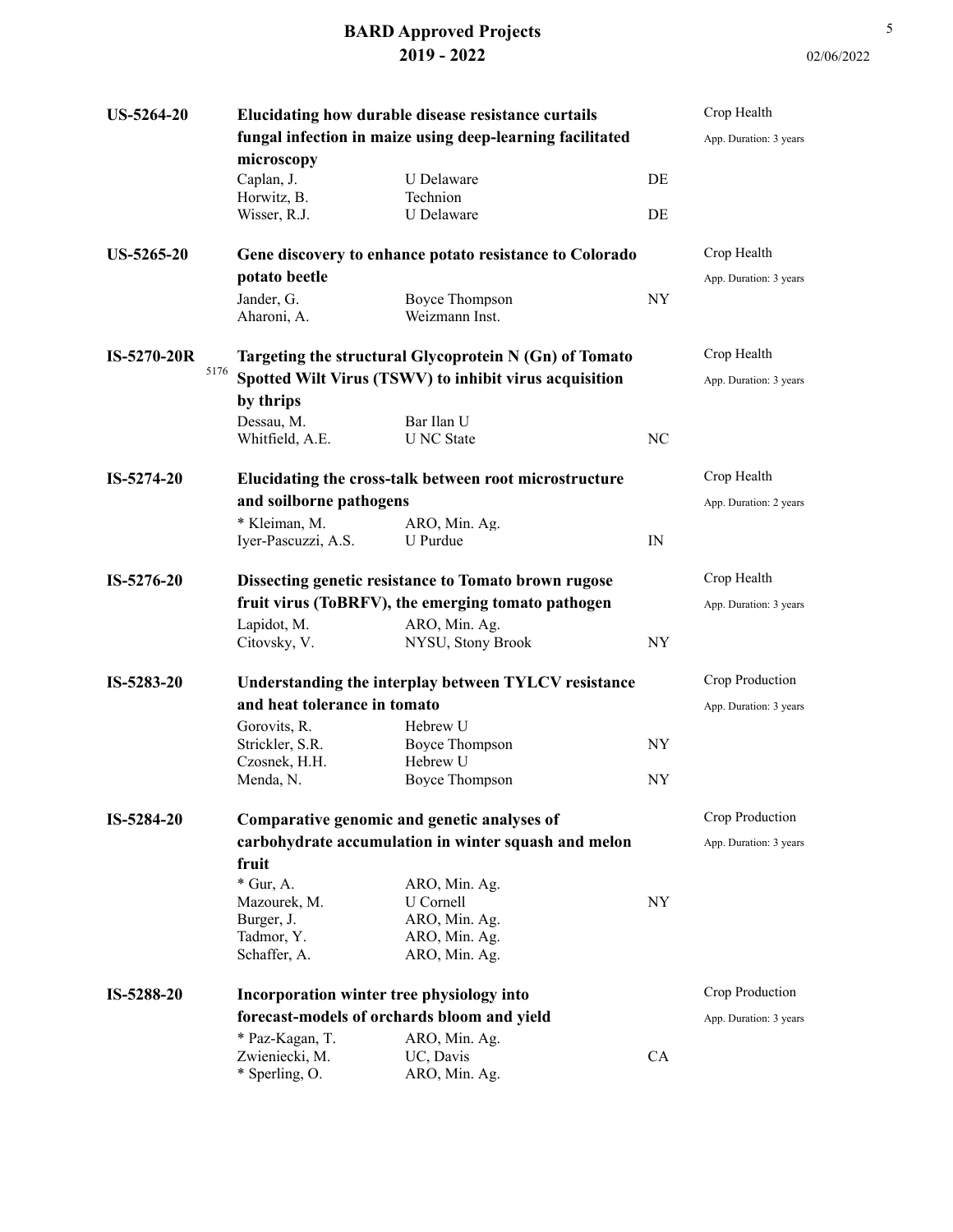| <b>IS-5292-20R</b> |      |                                                   | Next-generation basil: Mapping chilling-tolerance in     |           | Crop Production         |
|--------------------|------|---------------------------------------------------|----------------------------------------------------------|-----------|-------------------------|
|                    | 5192 |                                                   | sweet basil using next-generation sequencing for a       |           | App. Duration: 1 year   |
|                    |      | long-lasting product                              |                                                          |           |                         |
|                    |      | * Gonda, I.                                       | ARO, Min. Ag.                                            |           |                         |
|                    |      | Simon, J.E.                                       | <b>U</b> Rutgers                                         | NJ        |                         |
|                    |      | Dudai, N.                                         | ARO, Min. Ag.                                            |           |                         |
|                    |      | Wyenandt, C.A.                                    | <b>U</b> Rutgers                                         | NJ        |                         |
|                    |      | Kenigsbuch, D.<br>Faigenboim, A.                  | ARO, Min. Ag.<br>ARO, Min. Ag.                           |           |                         |
|                    |      |                                                   |                                                          |           |                         |
| IS-5299-20         |      | smaRt dEsalination System fOr sUstainable         |                                                          |           | Environ/Water/Ren. Res. |
|                    |      | agRiCultural usE (RESOURCE)                       |                                                          |           | App. Duration: 3 years  |
|                    |      | Lazarovitch, N.                                   | Ben Gurion U                                             |           |                         |
|                    |      | Cohen, Y.                                         | UC, Los Angeles                                          | CA        |                         |
|                    |      | Gilron, J.                                        | Ben Gurion U                                             |           |                         |
|                    |      | Trippler, E.                                      | Central & Northern Arava R&D                             |           |                         |
| IS-5304-20         |      |                                                   | Optimal irrigation strategies informed by direct         |           | Environ/Water/Ren. Res. |
|                    |      | tree-water storage measurements                   |                                                          |           | App. Duration: 3 years  |
|                    |      | * Mau, Y.                                         | Hebrew U                                                 |           |                         |
|                    |      | Bohrer, G.                                        | U Ohio St.                                               | OH        |                         |
| IS-5309-20R        |      |                                                   | Thermochemical processing of agricultural plastic waste  |           | Environ/Water/Ren. Res. |
|                    | 5219 | for resource recovery and sustainable development |                                                          |           | App. Duration: 3 years  |
|                    |      | * Posmanik, R.                                    | ARO, Min. Ag.                                            |           |                         |
|                    |      | Goldfarb, J.L.                                    | U Cornell                                                | <b>NY</b> |                         |
|                    |      | Sills, D.                                         | U Bucknell                                               | PA        |                         |
|                    |      | Dubowski, Y.                                      | Technion                                                 |           |                         |
| IS-5315-20         |      |                                                   | Integrating water treatment with nutrient utilization in |           | Environ/Water/Ren. Res. |
|                    |      |                                                   | intensive aquaculture by a new microaerophilic           |           | App. Duration: 3 years  |
|                    |      | membrane assimilation reactor system              |                                                          |           |                         |
|                    |      | * Bar-Zeev, E.                                    | Ben Gurion U                                             |           |                         |
|                    |      | * Perreault, F.                                   | U Arizona St.                                            | AZ        |                         |
|                    |      | Herzberg, M.                                      | Ben Gurion U                                             |           |                         |
|                    |      | Zilberg, D.                                       | Ben Gurion U                                             |           |                         |
| IS-5317-20C        |      |                                                   | Cold induced sweetening as a trigger for endodormancy    |           | Food Product            |
| 5038               |      | release of potato seed tubers                     |                                                          |           | App. Duration: 3 years  |
|                    |      | Eshel, D.                                         | ARO, Min. Ag.                                            |           |                         |
|                    |      | Jiang, J.                                         | U Michigan St.                                           | MI        |                         |
| <b>IS-5321-20C</b> |      |                                                   | The genetic basis for postharvest chilling tolerance in  |           | Food Product            |
| 4783               |      | tomato fruit                                      |                                                          |           | App. Duration: 3 years  |
|                    |      | Lers, A.                                          | ARO, Min. Ag.                                            |           |                         |
|                    |      | Foolad, M.R.                                      | <b>U</b> Penn State                                      | PA        |                         |
|                    |      | Fallik, E.                                        | ARO, Min. Ag.                                            |           |                         |
| IS-5323-20C        |      |                                                   | Epigenetic mechanisms controlling mycotoxin              |           | Food Product            |
| 5042               |      |                                                   | biosynthesis and pathogenesis in the plant pathogen      |           | App. Duration: 3 years  |
|                    |      | Penicillium expansum                              |                                                          |           |                         |
|                    |      | Sionov, E.                                        | ARO, Min. Ag.                                            |           |                         |
|                    |      | Keller, N.P.                                      | U Wisconsin                                              | WI        |                         |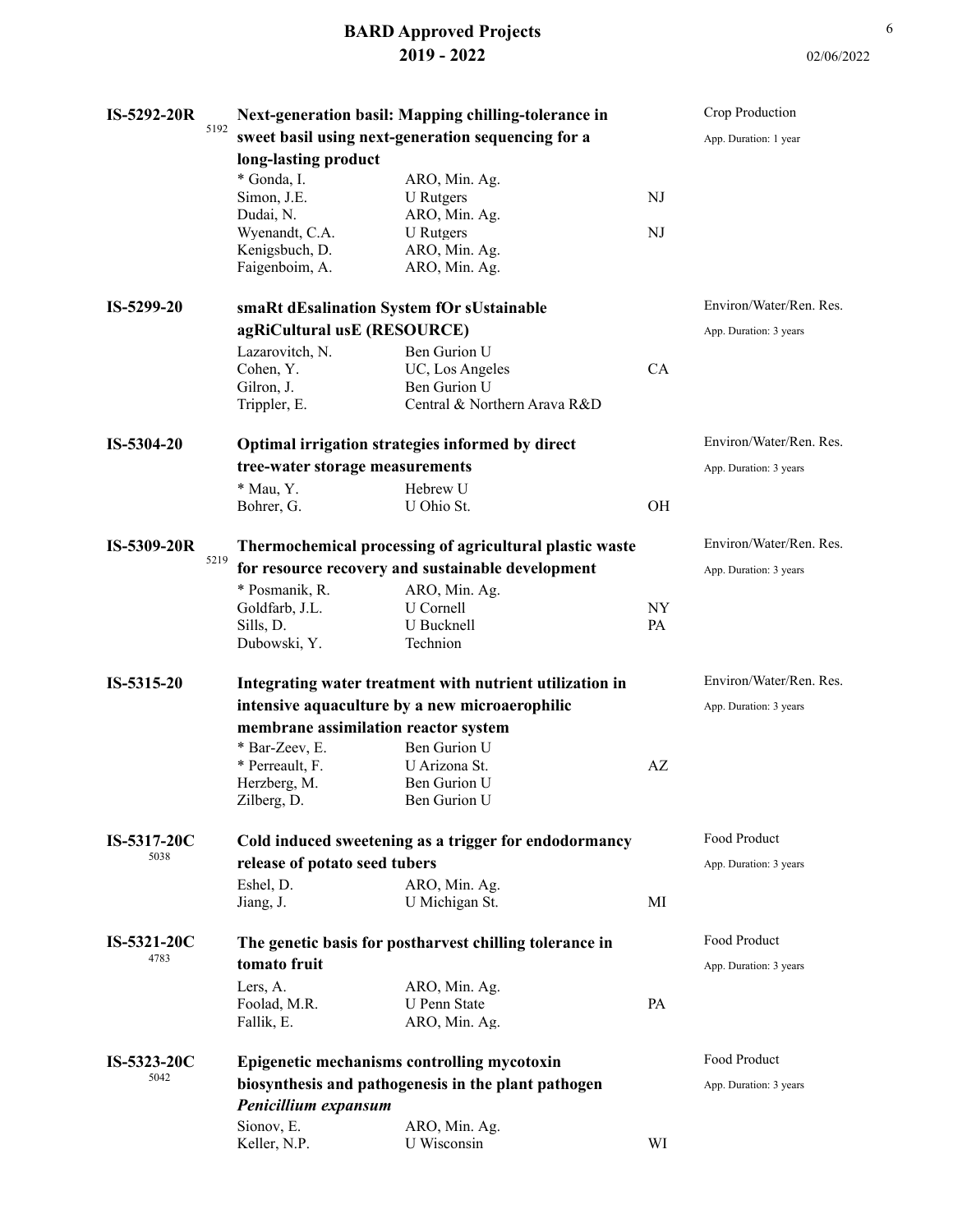| US-5335-21         | olive (Olea europaea L.)               | Developing mechanical harvesting and improving<br>postharvest treatment of California and Israel's table |           | Agricultural Innovation & Engi<br>App. Duration: 3 years |
|--------------------|----------------------------------------|----------------------------------------------------------------------------------------------------------|-----------|----------------------------------------------------------|
|                    | Ehsani, R.                             | UC, Merced                                                                                               | CA        |                                                          |
|                    | Dag, A.<br>Ferguson, L.<br>Fishman, A. | ARO, Min. Ag.<br>UC, Davis<br>Technion                                                                   | CA        |                                                          |
| US-5336-21         |                                        | Mitigation of clogging in drip-irrigation emitters: A                                                    |           | Agricultural Innovation & Engi                           |
|                    | hydrodynamic approach                  |                                                                                                          |           | App. Duration: 3 years                                   |
|                    | Sauret, A.O.<br>Ramon, G.              | UC, St.Barbara<br>Technion                                                                               | CA        |                                                          |
| US-5343-21         |                                        | Elucidating carp responses and virulence strategies                                                      |           | Animal Health                                            |
|                    |                                        | during CyHV-3 infection of hosts with different                                                          |           | App. Duration: 3 years                                   |
|                    | susceptibility patterns                |                                                                                                          |           |                                                          |
|                    | * Gorgoglione, B.<br>David, D.L.       | U Michigan St.<br>Hebrew U                                                                               | MI        |                                                          |
| IS-5354-21         |                                        | Mitigation of off flavor in recirculating aquaculture                                                    |           | <b>Animal Production</b>                                 |
|                    | systems                                |                                                                                                          |           | App. Duration: 3 years                                   |
|                    | Van Rijn, J.<br>Davidson, J.W.         | Hebrew U<br>Freshwater Inst.                                                                             | <b>WV</b> |                                                          |
| IS-5358-21         |                                        | Elucidating and manipulating regulatory elements of the                                                  |           | Animal Production                                        |
|                    |                                        | tilapia physiological response to extreme temperatures                                                   |           | App. Duration: 3 years                                   |
|                    | Cnaani, A.<br>Kueltz, D.               | ARO, Min. Ag.<br>UC, Davis                                                                               | CA        |                                                          |
|                    | * Biran, J.                            | ARO, Min. Ag.                                                                                            |           |                                                          |
| <b>US-5361-21</b>  |                                        | Understanding the Citrus tristeza virus interplay with                                                   |           | Crop Health                                              |
|                    | plant immunity for disease control     |                                                                                                          |           | App. Duration: 1 year                                    |
|                    | Folimonova, S.Y.<br>Mawassi, M.        | U Florida<br>ARO, Min. Ag.                                                                               | FL        |                                                          |
| IS-5362-21CR       |                                        | Tomato PP2C phosphatases: negative regulators of plant                                                   |           | Crop Health                                              |
| 5263<br>4931       | disease resistance                     | immunity and biotechnological tools for enhancement of                                                   |           | App. Duration: 3 years                                   |
|                    | Sessa, G.                              | Tel Aviv U                                                                                               |           |                                                          |
|                    | Martin, G.B.                           | <b>Boyce Thompson</b>                                                                                    | NY        |                                                          |
| IS-5386-21R        |                                        | Deciphering the resistance-breaking mechanism of                                                         |           | Crop Health                                              |
| 5271               | Tomato brown rugose fruit virus        |                                                                                                          |           | App. Duration: 3 years                                   |
|                    | * Spiegelman, Z.<br>Dinesh-Kumar, S.P. | ARO, Min. Ag.<br>UC, Davis                                                                               | CA        |                                                          |
| <b>US-5389-21C</b> |                                        | Gene discovery through systems biology approaches to                                                     |           | Crop Health                                              |
| 5029               |                                        | develop broad-spectrum antiviral strategies in crops                                                     |           | App. Duration: 3 years                                   |
|                    | Wang, X.F.<br>Schuldiner, M.           | Virginia Tech<br>Weizmann Inst.                                                                          | VA        |                                                          |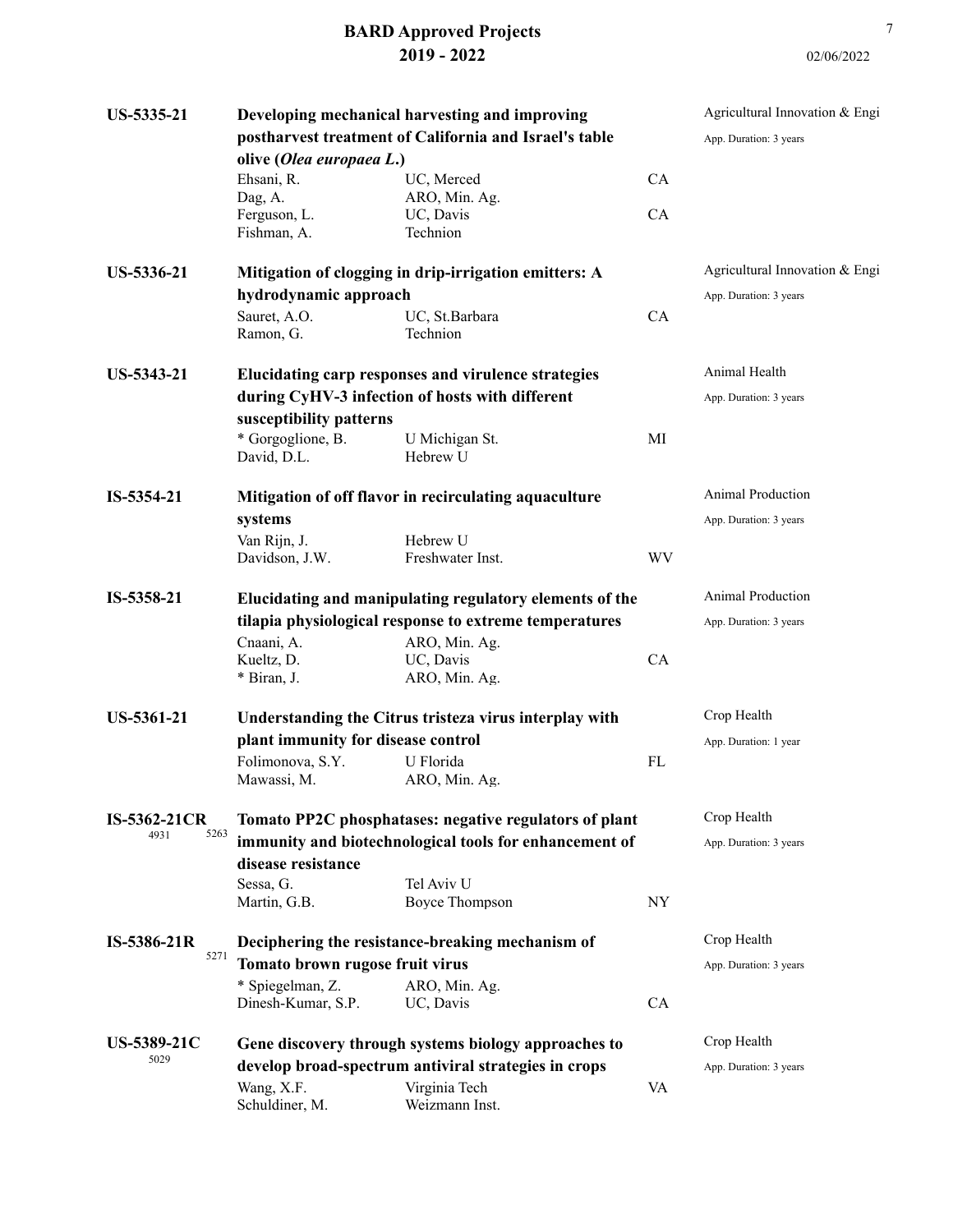| <b>US-5390-21</b>   |                                        | Adapting soil biosolarization to local by-products and     |           | Crop Health             |
|---------------------|----------------------------------------|------------------------------------------------------------|-----------|-------------------------|
|                     |                                        | low water inputs by harnessing the indigenous              |           | App. Duration: 3 years  |
|                     | microbiome in lettuce crops            |                                                            |           |                         |
|                     | Simmons, C.                            | UC, Davis                                                  | CA        |                         |
|                     | Freilich, S.                           | ARO, Min. Ag.                                              |           |                         |
|                     | Stapleton, J.J.                        | UC, ANR                                                    | CA        |                         |
| IS-5393-21          |                                        | Wild plasmotype diversity for evolving and breeding        |           | Crop Production         |
|                     | abiotic stress resilience in barley    |                                                            |           | App. Duration: 3 years  |
|                     | Fridman, E.                            | ARO, Min. Ag.                                              |           |                         |
|                     | Koenig, D.                             | UC, Riverside                                              | CA        |                         |
|                     | Lenaghan, S.                           | U Tennessee, Knoxville                                     | <b>TN</b> |                         |
| IS-5400-21          |                                        | Leveraging genomics and temporal high-throughput           |           | Crop Production         |
|                     |                                        | phenotyping to enhance association mapping and yield       |           | App. Duration: 3 years  |
|                     | prediction of sesame                   |                                                            |           |                         |
|                     | Peleg, Z.                              | Hebrew U                                                   |           |                         |
|                     | Morota, G.                             | Virginia Tech                                              | VA        |                         |
|                     | * Herrmann, I.                         | Hebrew U                                                   |           |                         |
| <b>IS-5403-21CR</b> |                                        | Elucidating the genes that are involved in the             |           | Crop Production         |
| 5291<br>4822        |                                        | biosynthetic pathway of hydrolyzable tannins in            |           | App. Duration: 3 years  |
|                     | pomegranate                            |                                                            |           |                         |
|                     | Amir, R.                               | MIGAL R&D                                                  |           |                         |
|                     | Tian, L.                               | UC, Davis                                                  | CA        |                         |
|                     | Holland, D.                            | ARO, Min. Ag.                                              |           |                         |
| IS-5430-21          |                                        | Tree-based multilevel spatial decision support systems to  |           | Environ/Water/Ren. Res. |
|                     |                                        |                                                            |           |                         |
|                     |                                        |                                                            |           |                         |
|                     | close the yield gap in almond orchards |                                                            |           | App. Duration: 3 years  |
|                     | * Baram, S.                            | ARO, Min. Ag.                                              |           |                         |
|                     | Jin, Y.<br>* Paz-Kagan, T.             | UC, Davis<br>ARO, Min. Ag.                                 | CA        |                         |
|                     | Brown, P.H.                            | UC, Davis                                                  | CA        |                         |
| US-5434-21          |                                        | Unraveling the biogeochemical mechanisms of drought        |           | Environ/Water/Ren. Res. |
|                     |                                        |                                                            |           | App. Duration: 3 years  |
|                     |                                        | and rewetting induced nitric and nitrous oxide emissions   |           |                         |
|                     | from dryland agriculture<br>* Saha, D. | U Tennessee, Knoxville                                     | TN        |                         |
|                     | * Gelfand, I.                          | Ben Gurion U                                               |           |                         |
|                     | Schaeffer, S.M.                        | U Tennessee, Knoxville                                     | TN        |                         |
|                     | * Jagadamma, S.M.                      | U Tennessee, Knoxville                                     | TN        |                         |
| US-5439-21          |                                        | Nutrient recovery in recirculating aquaculture systems:    |           | Environ/Water/Ren. Res. |
|                     | From waste to fertilizer               |                                                            |           | App. Duration: 3 years  |
|                     |                                        | U of Mass at Dartmouth                                     | MA        |                         |
|                     | Sengupta, S.<br>$*$ Tal, S.            | Isr. Ocean. Res.                                           |           |                         |
|                     | * Yogev, U.                            | Isr. Ocean. Res.                                           |           |                         |
| $IS-5443-21R$       |                                        | Foliar fertilization with insoluble phosphate: exploration |           | Environ/Water/Ren. Res. |
| 5298                |                                        | of chemical, structural, and microbial processes that      |           | App. Duration: 3 years  |
|                     |                                        |                                                            |           |                         |
|                     | facilitate P acquisition               |                                                            |           |                         |
|                     | $*$ Erel, R.<br>Leveau, J.             | ARO, Min. Ag.<br>UC, Davis                                 | CA        |                         |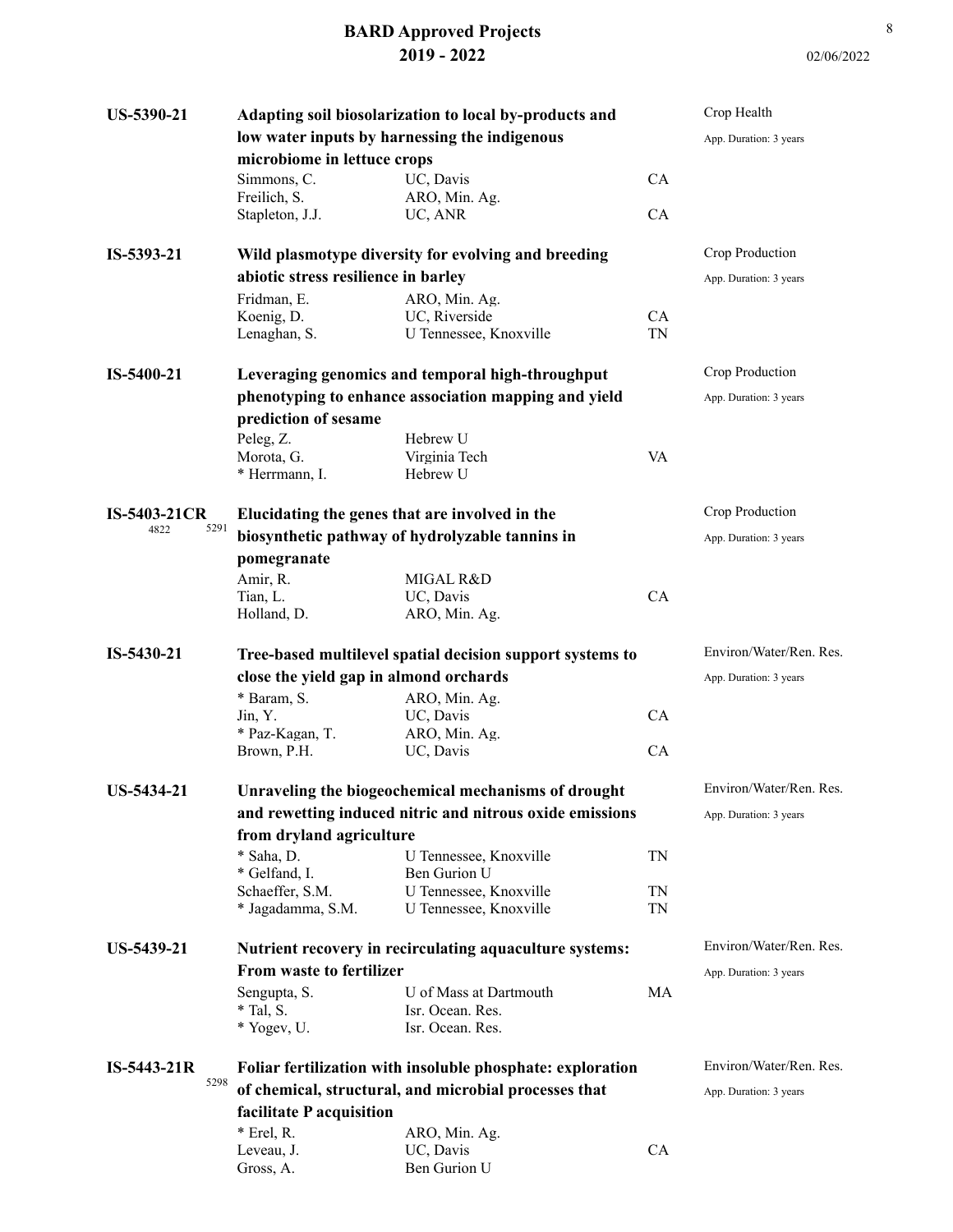| IS-5444-21          | Controlling postharvest fruit decay by antifungal     |                                                           |                            | Food Product             |
|---------------------|-------------------------------------------------------|-----------------------------------------------------------|----------------------------|--------------------------|
|                     | defensin-like peptides                                |                                                           |                            | App. Duration: 3 years   |
|                     | Alkan, N.                                             | ARO, Min. Ag.                                             |                            |                          |
|                     | Shah, D.                                              | Danforth Center                                           | <b>MO</b>                  |                          |
|                     |                                                       |                                                           |                            |                          |
| IS-5451-21          |                                                       | Leading the way to the future of gas chromatography -     |                            | Food Product             |
|                     | mass spectrometry in food safety analysis             |                                                           |                            | App. Duration: 3 years   |
|                     | Amirav, A.                                            | Tel Aviv U                                                |                            |                          |
|                     | Lehotay, S.J.                                         | USDA, ARS                                                 | <b>PA</b>                  |                          |
|                     |                                                       |                                                           |                            |                          |
| IS-5455-21          |                                                       | The functional microbiome of apple fruit and its          |                            | Food Product             |
|                     |                                                       | interplay with the host metabolome and postharvest        |                            | App. Duration: 3 years   |
|                     | pathogens                                             |                                                           |                            |                          |
|                     | Droby, S.                                             | ARO, Min. Ag.                                             |                            |                          |
|                     | * Whitehead, S.R.                                     | Virginia Tech                                             | VA                         |                          |
|                     | Freilich, S.                                          | ARO, Min. Ag.                                             |                            |                          |
|                     | Wisniewski, M.E.                                      | Virginia Tech                                             | VA                         |                          |
|                     |                                                       |                                                           |                            |                          |
| <b>IS-5465-22CR</b> |                                                       | Disrupting the signal: characterization and inhibition of |                            | Animal Health            |
| 5347<br>5001        | host-parasite sensing apparatus                       |                                                           |                            | App. Duration: 3 years   |
|                     |                                                       |                                                           |                            |                          |
|                     | Lotan, T.<br>Atkinson, S.                             | U Haifa                                                   | <b>OR</b>                  |                          |
|                     | Bartholomew, J.                                       | U Oregon St.<br>U Oregon St.                              | <b>OR</b>                  |                          |
|                     |                                                       |                                                           |                            |                          |
| $IS-5469-22R$       |                                                       | Does Honey Bee Hygienic Behavior Curtail or Enhance       |                            | Animal Health            |
| 5345                | <b>Virus Transmission</b>                             |                                                           |                            | App. Duration: 3 years   |
|                     | Soroker, V.                                           | ARO, Min. Ag.                                             |                            |                          |
|                     | Schroeder, D.                                         | U Minnesota                                               | <b>MN</b>                  |                          |
|                     | Spivak, M.                                            | U Minnesota                                               | <b>MN</b>                  |                          |
|                     |                                                       |                                                           |                            |                          |
| $IS-5474-22R$       | Morphokinetic selection of embryos for an             |                                                           |                            | <b>Animal Production</b> |
| 5351                | embryo-transfer system to improve summer fertility of |                                                           |                            | App. Duration: 1 year    |
|                     | dairy cows                                            |                                                           |                            |                          |
|                     |                                                       | Hebrew U                                                  |                            |                          |
|                     | Roth, Z.<br>Hansen, P.J.                              | U Florida                                                 | $\mathop{\rm FL}\nolimits$ |                          |
|                     | Marcondes de Rezende, F U Florida                     |                                                           | FL                         |                          |
|                     |                                                       |                                                           |                            |                          |
| IS-5478-22          |                                                       | Manipulating dietary sodium and anions to reduce the      |                            | Animal Production        |
|                     |                                                       | environmental impacts of dairy cattle: sodium excretion   |                            | App. Duration: 3 years   |
|                     | and ammonia emission from manure                      |                                                           |                            |                          |
|                     | * Ben Meir, Y.                                        | ARO, Min. Ag.                                             |                            |                          |
|                     | Lee, C.                                               | U Ohio St.                                                | OH                         |                          |
|                     |                                                       |                                                           |                            |                          |
| IS-5479-22C<br>4995 |                                                       | Utilization of periphyton biofilter for water treatment   |                            | Animal Production        |
|                     |                                                       | and recovery of waste nutrients in recirculating          |                            | App. Duration: 3 years   |
|                     |                                                       | aquaculture systems for intensive production of marine    |                            |                          |
|                     | fish                                                  |                                                           |                            |                          |
|                     | Guttman, L.                                           | Isr. Ocean. Res.                                          |                            |                          |
|                     | Main, K. L.                                           | Mote                                                      | FL                         |                          |
|                     | * Tarnecki, A.                                        | Mote                                                      | ${\rm FL}$                 |                          |
|                     | Brennan, N.                                           | Mote                                                      | FL                         |                          |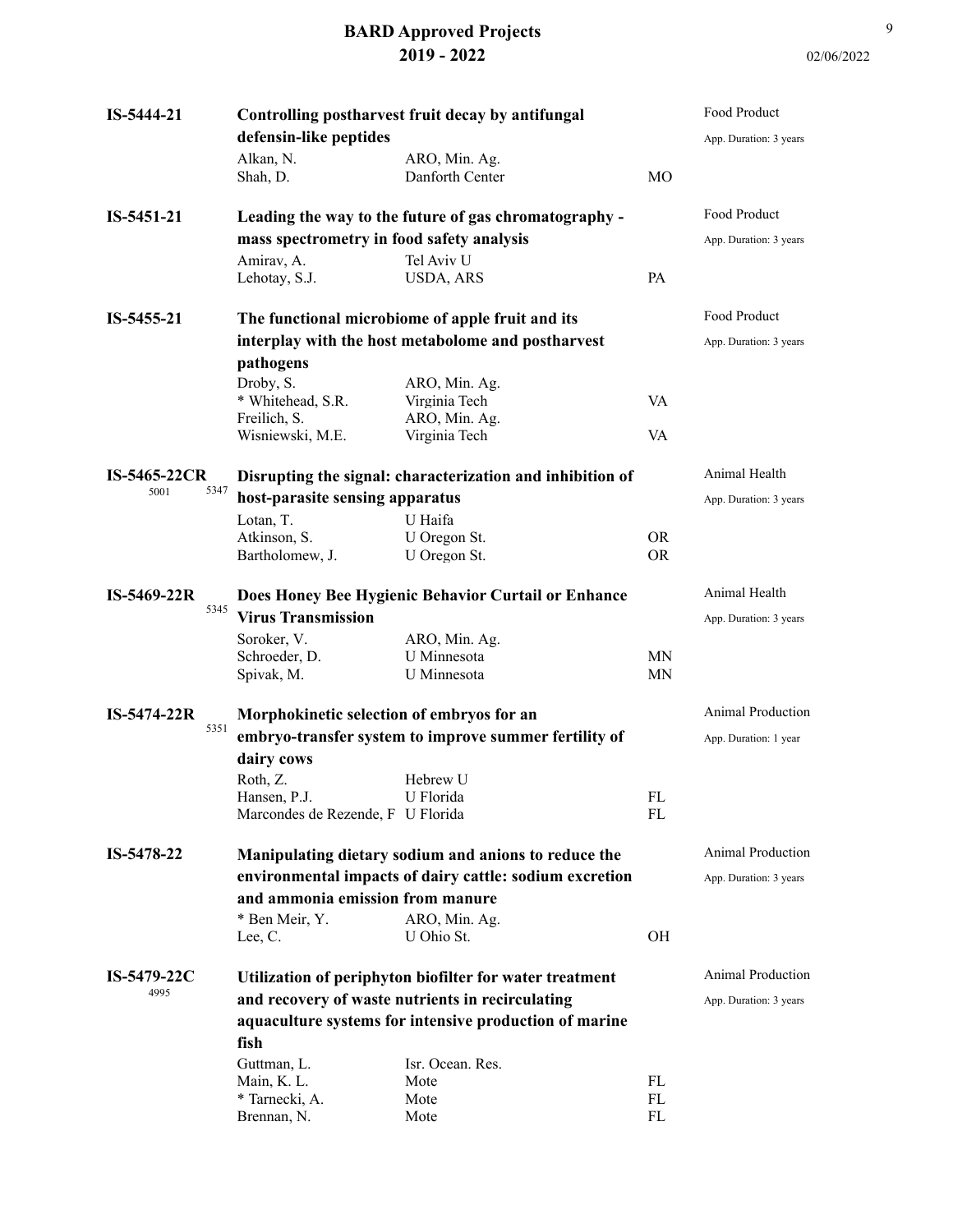| IS-5482-22          |                                       | <b>Exploring thyroid hormones and GHRH as tools for</b>       |                          | Animal Production      |
|---------------------|---------------------------------------|---------------------------------------------------------------|--------------------------|------------------------|
|                     |                                       | manipulating growth and puberty in female fish                |                          | App. Duration: 3 years |
|                     | * Golan, M.                           | ARO, Min. Ag.                                                 |                          |                        |
|                     | Zmora, N.                             | <b>UMBC</b>                                                   | MD                       |                        |
|                     | Levavi-Sivan, B.                      | Hebrew U                                                      |                          |                        |
|                     | Zohar, Y.                             | <b>UMBC</b>                                                   | MD                       |                        |
|                     |                                       |                                                               |                          |                        |
| <b>IS-5486-22CR</b> |                                       | A holistic approach towards development of bacterial          |                          | Crop Health            |
| 5367<br>5023        | fruit blotch resistance in cucurbits  |                                                               |                          |                        |
|                     |                                       |                                                               |                          | App. Duration: 3 years |
|                     | Burdman, S.                           | Hebrew U                                                      |                          |                        |
|                     | Walcott, R.                           | U Georgia                                                     | <b>GA</b>                |                        |
|                     | Zhao, B.                              | Virginia Tech                                                 | VA                       |                        |
|                     | Welbaum, E                            | Virginia Tech                                                 | VA                       |                        |
|                     |                                       |                                                               |                          |                        |
| $IS-5492-22R$       |                                       | Co-opting fungal cell death pathways for disease control      |                          | Crop Health            |
| 5366                | in agriculture                        |                                                               |                          | App. Duration: 3 years |
|                     | Shlezinger, N.                        | Hebrew U                                                      |                          |                        |
|                     | Kabbage, M.                           | U Wisconsin                                                   | WI                       |                        |
|                     |                                       |                                                               |                          |                        |
| IS-5497-22          |                                       | <b>Targeting Core RxLR-like effectors of phytonematodes</b>   |                          | Crop Health            |
| $\mathbf{0}$        |                                       |                                                               |                          |                        |
|                     | to control root knot nematode disease |                                                               |                          | App. Duration: 1 year  |
|                     | Braun Miyara, S.                      | ARO, Min. Ag.                                                 |                          |                        |
|                     | Gleason, C.                           | <b>U</b> WA State                                             | <b>WA</b>                |                        |
|                     | Sela, N.                              | ARO, Min. Ag.                                                 |                          |                        |
|                     |                                       |                                                               |                          |                        |
| IS-5499-22          |                                       | <b>Effector proteases from Clavibacter: identification of</b> |                          | Crop Health            |
|                     |                                       | plant immune receptors and investigating their influence      |                          | App. Duration: 3 years |
|                     | on host specificity in Solanaceae     |                                                               |                          |                        |
|                     | * Teper, Doron                        | ARO, Min. Ag.                                                 |                          |                        |
|                     | Coaker, G.L.                          | UC, Davis                                                     | CA                       |                        |
|                     |                                       |                                                               |                          |                        |
|                     |                                       |                                                               |                          |                        |
|                     |                                       |                                                               |                          |                        |
| IS-5502-22C         |                                       | ABC transporters as potential targets for virulence           |                          | Crop Health            |
| 5033                | inhibition in soft rot pectobacteria  |                                                               |                          | App. Duration: 3 years |
|                     | Yedidia, I.                           | ARO, Min. Ag.                                                 |                          |                        |
|                     | Charkowski, A.O.                      | U Colorado St.                                                | CO                       |                        |
|                     | Senderowitz, H.                       | Bar Ilan U                                                    |                          |                        |
|                     |                                       |                                                               |                          |                        |
| $IS-5510-22R$       |                                       | Developing predictive indicators of reproductive heat         |                          | Crop Production        |
| 5402                |                                       |                                                               |                          | App. Duration: 3 years |
|                     | stress tolerance in tomato plants     |                                                               |                          |                        |
|                     | Miller, G.                            | Bar Ilan U                                                    |                          |                        |
|                     | Palanivelu, R.                        | U Arizona                                                     | $\mathbf{A}\mathbf{Z}$   |                        |
|                     | * Lieberman-Lazarovich,               | ARO, Min. Ag.                                                 |                          |                        |
|                     | Muday, G.K.                           | <b>U</b> Wake Forest                                          | NC                       |                        |
|                     | Johnson, M.A.                         | <b>U</b> Brown                                                | RI                       |                        |
|                     | Harper, J.F.                          | U Nevada                                                      | $\ensuremath{\text{NV}}$ |                        |
|                     |                                       |                                                               |                          | Crop Production        |
| IS-5512-22          |                                       | Resilient sweetpotato yield and quality in face of climate    |                          |                        |
|                     |                                       | change - root architectural traits for consistent storage     |                          | App. Duration: 3 years |
|                     | root formation under drought          |                                                               |                          |                        |
|                     | Rachmilevitch, S.                     | Ben Gurion U                                                  |                          |                        |
|                     | Villordon, A.Q.                       | LSU, Ag Center                                                | LA                       |                        |
|                     | Baisakh, N.<br>LaBonte, D.R.          | LSU, Ag Center<br>LSU, Ag Center                              | LA<br>LA                 |                        |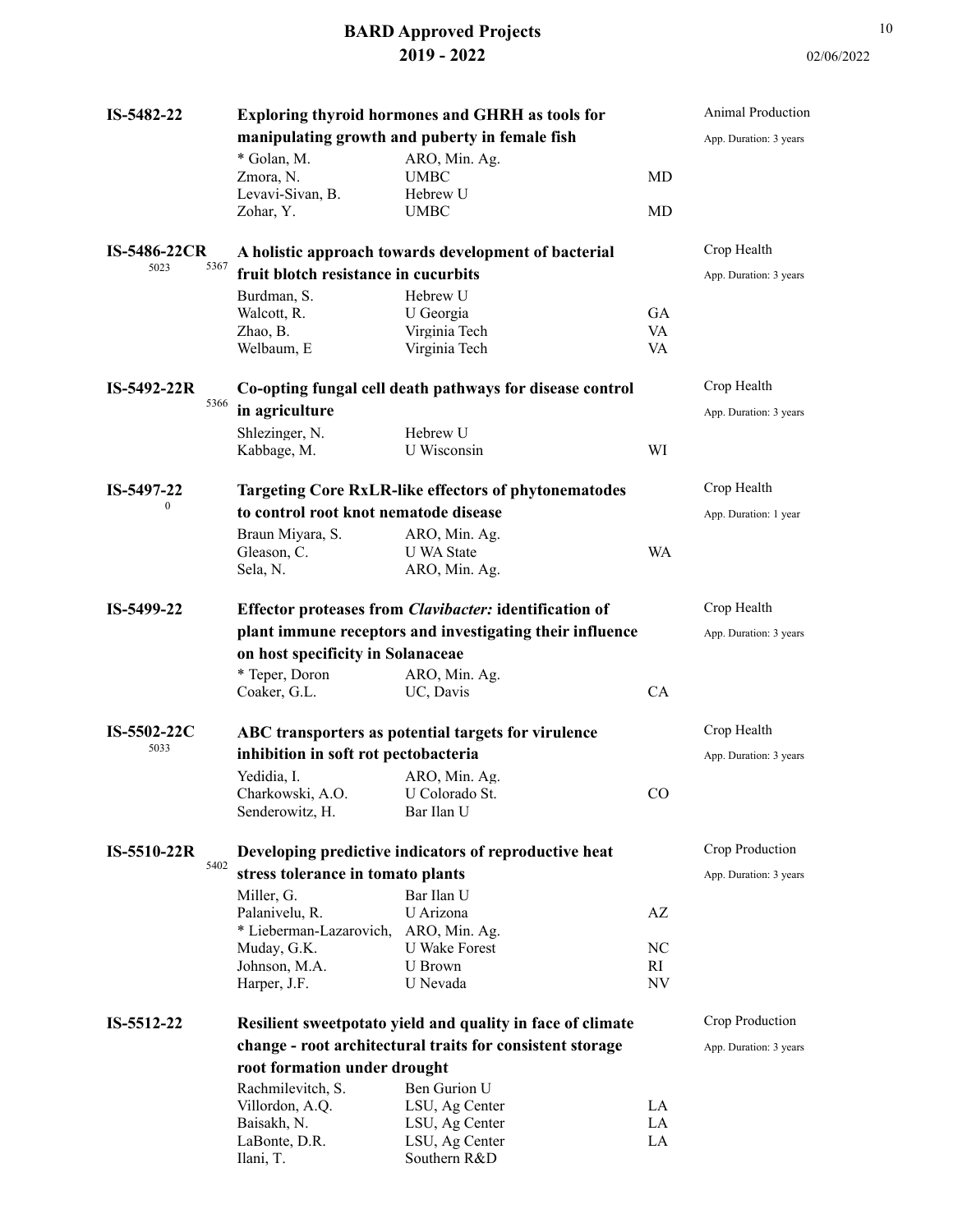| US-5515-22C<br>5191 | root architecture                                        | Molecular characterization and natural variation of<br>12-oxophytodienoate reductases that modulate wheat |             | Crop Production<br>App. Duration: 3 years |
|---------------------|----------------------------------------------------------|-----------------------------------------------------------------------------------------------------------|-------------|-------------------------------------------|
|                     | Dubcovsky, J.<br>Fahima, T.<br>Krugman, T.               | UC, Davis<br>U Haifa<br>U Haifa                                                                           | CA          |                                           |
| IS-5516-22          | Regulation of stomata function, ROS formation, water     |                                                                                                           |             | Crop Production                           |
|                     | use efficiency and drought tolerance in tomato by ROP    |                                                                                                           |             | App. Duration: 3 years                    |
|                     | <b>GTPase signaling</b>                                  |                                                                                                           |             |                                           |
|                     | Yalovsky, S.<br>Schroeder, J.I.<br>* Sade, N.            | Tel Aviv U<br>UC, San Diego<br>Tel Aviv U                                                                 | <b>CA</b>   |                                           |
| IS-5519-22          | Utilizing citrullus spp. genetic resources for enhancing |                                                                                                           |             | Crop Production                           |
|                     | abiotic tolerance in watermelon cultivars                |                                                                                                           |             | App. Duration: 3 years                    |
|                     | * Cochavi, A.<br>Levi, A.                                | ARO, Min. Ag.<br>USDA, ARS                                                                                | SС          |                                           |
|                     | Gur, A.<br>Fei, Z.                                       | ARO, Min. Ag.<br><b>Boyce Thompson</b>                                                                    | <b>NY</b>   |                                           |
| IS-5524-22          | Development of novel approaches to improve fruit         |                                                                                                           |             | Crop Production                           |
|                     |                                                          | quality and shelf-life via tailored and targeted                                                          |             | App. Duration: 3 years                    |
|                     | manipulation of cytokinin levels                         |                                                                                                           |             |                                           |
|                     | * Goldshmidt, A.                                         | ARO, Min. Ag.                                                                                             |             |                                           |
|                     | Rose, J.K.                                               | U Cornell                                                                                                 | NY          |                                           |
| IS-5537-22R<br>5407 | Short term drought-tolerance inducing rhizobacteria      |                                                                                                           |             | Environ/Water/Ren. Res.                   |
|                     | (STDiR): a potential for water stress amelioration in    |                                                                                                           |             | App. Duration: 3 years                    |
|                     | wheat                                                    |                                                                                                           |             |                                           |
|                     | Minz, D.                                                 | ARO, Min. Ag.                                                                                             |             |                                           |
|                     | Green, S.J.                                              | U Rush                                                                                                    | $_{\rm IL}$ |                                           |
|                     | Ben-David, R.<br>Hadar, Y.                               | ARO, Min. Ag.<br>Hebrew U                                                                                 |             |                                           |
| US-5545-22R         | Sharing a lignocellulosic dish: exploiting a bi-fungal   |                                                                                                           |             | Environ/Water/Ren. Res.                   |
| 5437                | consortium and its interacting mechanisms for            |                                                                                                           |             | App. Duration: 3 years                    |
|                     | agricultural residues conversion                         |                                                                                                           |             |                                           |
|                     | * Zhang, J.                                              | U Minnesota                                                                                               | MN          |                                           |
|                     | Hadar, Y.                                                | Hebrew U                                                                                                  |             |                                           |
|                     | Yarden, O.                                               | Hebrew U                                                                                                  |             |                                           |
| <b>US-5548-22R</b>  | Remote sensing of wine-grapevine transpiration for       |                                                                                                           |             | Environ/Water/Ren. Res.                   |
| 5440                | improving vine water status                              |                                                                                                           |             | App. Duration: 3 years                    |
|                     | Alfieri, J.G.                                            | USDA, ARS                                                                                                 | MD          |                                           |
|                     | Agam, N.                                                 | Ben Gurion U                                                                                              |             |                                           |
|                     | Torres-Rua, A.                                           | U Utah St.                                                                                                | UT          |                                           |
|                     | Kustas, W.                                               | USDA, ARS                                                                                                 | MD          |                                           |
|                     | Karnieli, A.                                             | Ben Gurion U                                                                                              |             |                                           |